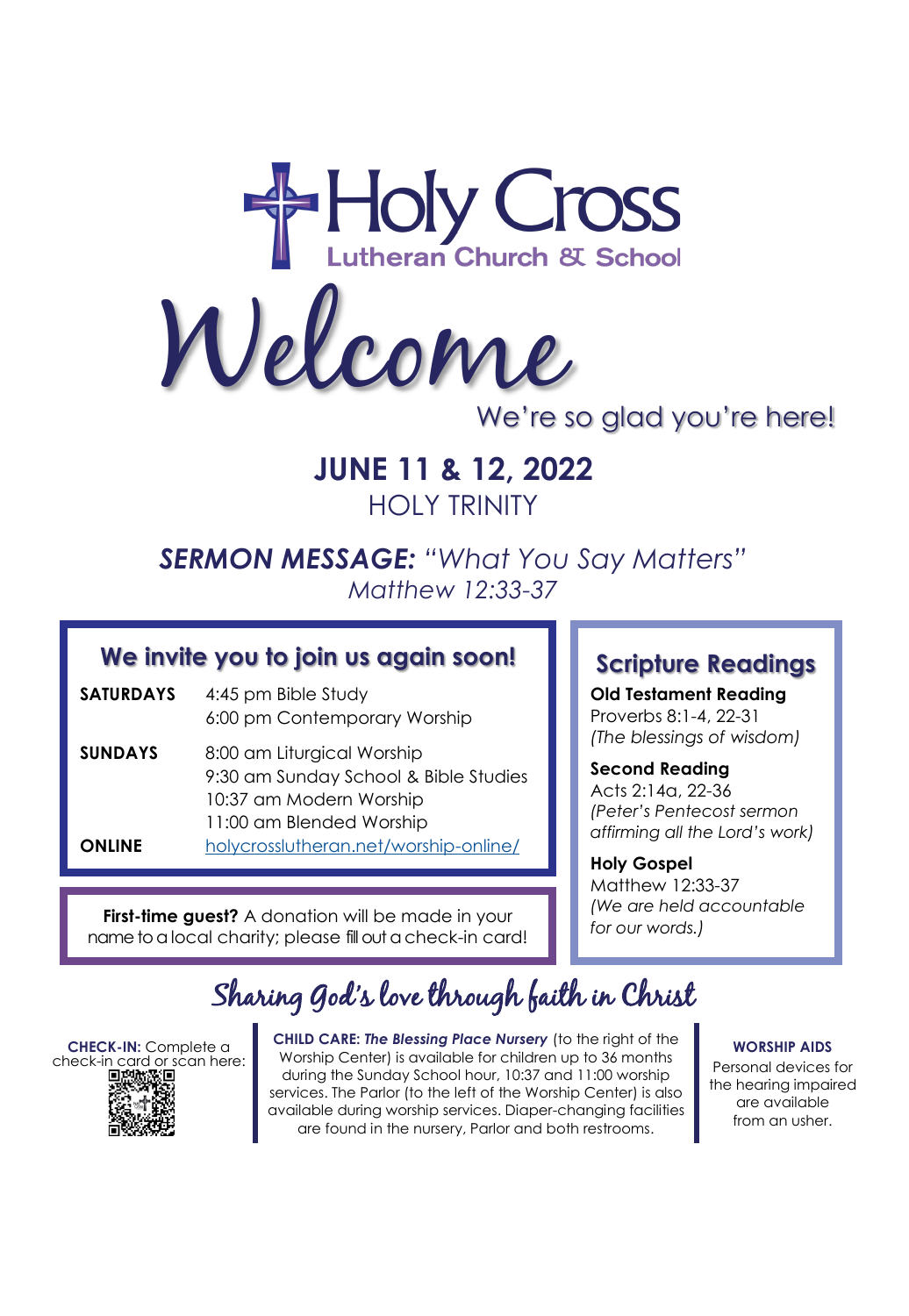**AS WE GATHER** Holy Trinity, a time we commemorate and celebrate, is different than any other recognized time in the Church Year. Unlike Christmas, Easter, or last week's Pentecost, where we rejoice in and reflect upon an action of God for our salvation, Holy Trinity is a time to rejoice in and reflect upon a *doctrine*. We gather around our shared confession of God as we know Him to be in the Trinity: Father, Son, and Holy Spirit. Even in the mystery of things we cannot fully understand or comprehend by our own reason, we trust God's revelation through His Word made known to us of who He is and what He has done, that apart from Him there is no other.

#### **HOLY COMMUNION**

The Lord's Supper is celebrated in the joyful, confident confession that it is the true body and blood of our Lord Jesus Christ under the bread and wine, instituted by Christ Himself for us Christians to eat and to drink (Matt. 26:26-29). Personal examination, prior to participation, is encouraged by the Scriptures (1 Cor. 11:28), and might include these questions:

- Am I a sinner?
- Am I sorry for my sins?
- Do I believe Jesus gives me His body & blood together with the bread & wine for the forgiveness of sins?
- Do I intend by the Power of the Holy Spirit to amend my sinful life?

As members of the Lutheran Church— Missouri Synod (LCMS), we believe the Scriptures affirm that our participation in Holy Communion is an expression of our unity in faith. If you desire to participate and are not an LCMS member, please call the Church Office to speak to one of our pastors. You may also speak to a pastor or Elder before the worship service. If you are unable to speak to someone before the service, we invite you to come forward for a blessing. Please fold your arms across your chest as the pastor comes to you to indicate that you wish to receive a blessing.

*For more information, please see Matt. 5:23-24; 26:26-29; 1 Cor. 10:15-17; 11:17-34.* 

**Gluten-free wafers and non-alcoholic wine are available upon request.**

Saturday 6:00 p.m. Order of Worship

**WELCOME AND ANNOUNCEMENTS OPENING SONGS OF PRAISE** "Open Up The Heavens" "Holy Holy Holy" **INVOCATION AND INTRODUCTION ATHANASIAN CREED, PART 1 CONFESSION AND FORGIVENESS PRAYER OF THE DAY OLD TESTAMENT READING ATHANASIAN CREED, PART 2 SECOND READING ATHANASIAN CREED, PART 3 HOLY GOSPEL CHILDREN'S MESSAGE SERMON SONG** "All Creatures Of Our God And King" **MESSAGE FROM GOD'S WORD ATHANASIAN CREED, PART 4 RECEIVING OUR TITHES AND OFFERINGS OFFERING SONG** "Your Name" **PRAYERS & LORD'S PRAYER ATHANASIAN CREED, PART 5 BENEDICTION CLOSING SONG** "Everlasting God"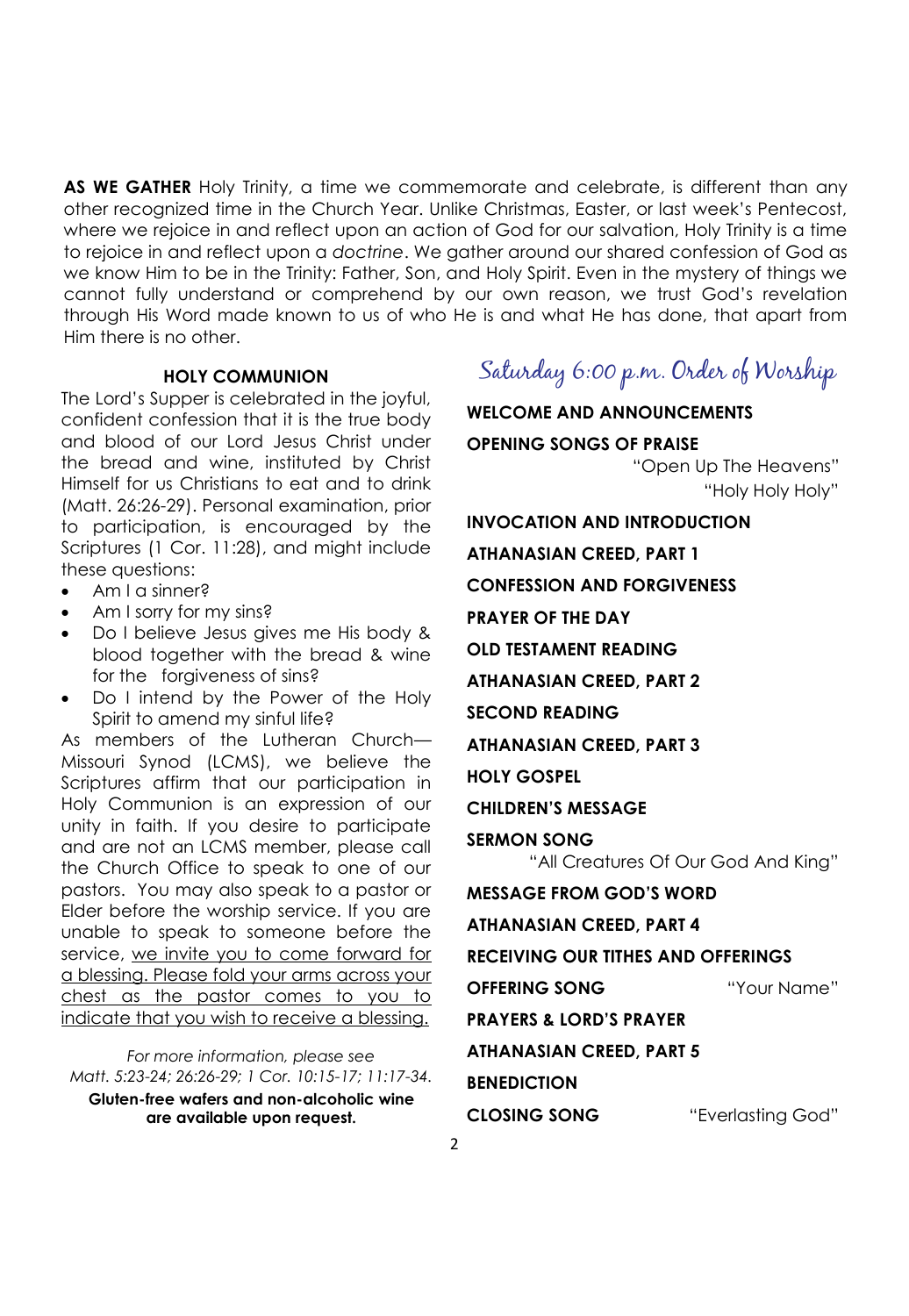### Sunday 8:00 a.m. Order of Worship

**PRELUDE** "Nun Danket alle Gott" — Arr. by Jeffrey Blersch

#### **WELCOME AND ANNOUNCEMENTS**

#### **OPENING HYMN:**

"Holy God, We Praise Thy Name" #940, v. 1,2,4,5

#### **INVOCATION AND INTRODUCTION**

#### **ATHANASIAN CREED, PART 1**

| <b>CONFESSION AND ABSOLUTION</b> p. 151 |  |
|-----------------------------------------|--|
|                                         |  |
|                                         |  |
|                                         |  |

#### **OLD TESTAMENT READING**

#### **ATHANASIAN CREED, PART 2**

#### **SECOND READING**

#### **ATHANASIAN CREED, PART 3**

**ALLELUIA AND VERSE**................................ p. 156

#### **HOLY GOSPEL**

#### **CHILDREN'S MESSAGE**

**HYMN OF THE DAY** "Holy, Holy, Holy" #507

#### **SERMON**

**ATHANASIAN CREED, PART 4**

**OFFERTORY**.................................................p. 159

#### **RECEIVING OUR TITHES AND OFFERINGS**

**PRAYER OF THE CHURCH & LORD'S PRAYER**

#### **ATHANASIAN CREED, PART 5**

#### **BENEDICTION**

#### **CLOSING HYMN**

"We Praise You and Acknowledge You" #941

**POSTLUDE:** "Holy, Holy, Holy" — Arr. Kosnik

### Sunday 11:00 a.m. Order of Worship

**PRELUDE** "Nun Danket alle Gott" — Arr. by Jeffrey Blersch

#### **WELCOME AND ANNOUNCEMENTS**

#### **OPENING HYMN:**

"Holy God, We Praise Thy Name" #940, v. 1,2,4,5

#### **INVOCATION AND INTRODUCTION**

#### **ATHANASIAN CREED, PART 1**

**CONFESSION AND ABSOLUTION**

**PRAYER OF THE DAY**

**OLD TESTAMENT READING**

**ATHANASIAN CREED, PART 2**

**SECOND READING**

**ATHANASIAN CREED, PART 3**

#### **HOLY GOSPEL**

**HYMN OF THE DAY** "Holy, Holy, Holy" #507

#### **SERMON**

#### **ATHANASIAN CREED, PART 4**

**RECEIVING OUR TITHES AND OFFERINGS**

#### **PRAYER OF THE CHURCH & LORD'S PRAYER**

#### **WORDS OF INSTITUTION**

**DISTRIBUTION HYMNS** "Glory Be to God the Father" #506 "Alleluia! Let Praises Ring" #822 "The Lord, My God, Be Praised" #794

#### **POST-COMMUNION BLESSING**

#### **ATHANASIAN CREED, PART 5**

#### **BENEDICTION**

**CLOSING HYMN**  "We Praise You and Acknowledge You" #941

**POSTLUDE:** "Holy, Holy, Holy" — Arr. Kosnik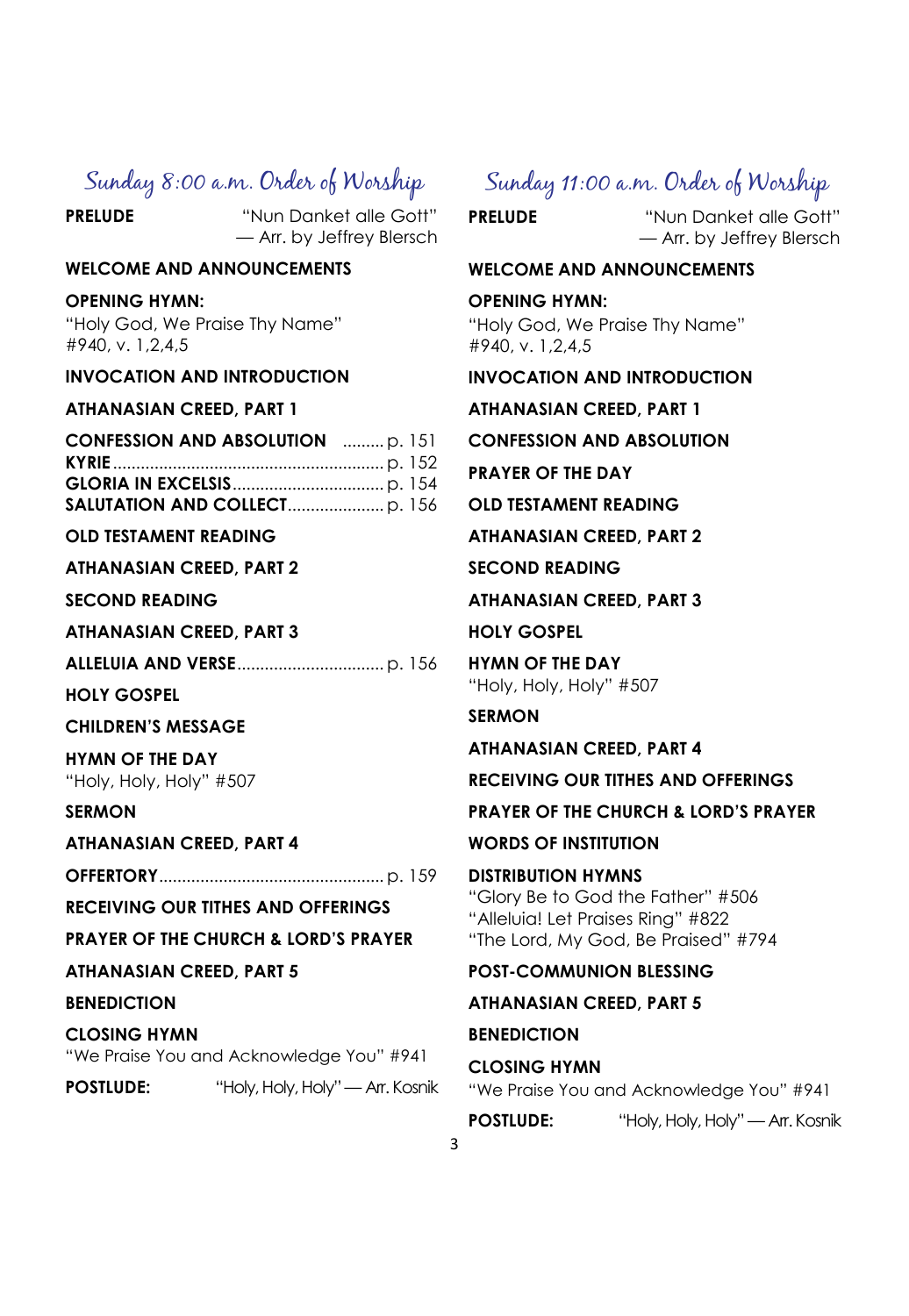# Worship Participants

| Saturday |                                                                                                                                   |
|----------|-----------------------------------------------------------------------------------------------------------------------------------|
| Sunday   | Media Team  Braden Maltz, Todd Guetersloh, Michael Davis, Lynette Bosch (8:00)                                                    |
|          | Martin Tuck (11:00)<br>Jessi Meyer and Maddy Bauer (11:00)                                                                        |
|          | Jerry Mehl, Pat Hoskinson                                                                                                         |
|          | Greeters  Gregg and Marcia Wolgast, Ron and Susan Rathgeber, Aaron Mayes (8:00)<br>Ted and Carolyn Helmer, Betty Borchard (11:00) |
|          | Donna Meyer, Maddy Bauer, Alexis Sorensen (11:00)                                                                                 |

## **HOSPITALIZED THIS PAST WEEK:**

| <b>Rosey Day</b> |  |
|------------------|--|

Prayers and Joys

#### **PARISH PRAYERS:**

—Please continue to pray for Severo Olivarez, husband of **Vicki and father to Michael and Ro Olivarez,** who remains hospitalized.

—Please pray for **Ivy Evans and Noah Evans**, who are scheduled for surgery on June 13.

**FLOWERS** in the Worship Center are given to the glory of God by **Tracy and Cindy Silver** in celebration of their 40th wedding anniversary on June 12.

**THANK YOU** for the thoughts, prayers and kind expressions of sympathy following the death of our brother, Arthur, and sister, Jennifer. It helps to be supported by a great family of believers who share the knowledge that we will all be reunited in heaven some day. Praise God, from whom all blessings flow! **~Mary Dohl and family**

**REMEMBER:** The Blessing Place will move to the Pre-3 classroom on June 26 (the last weekend in June).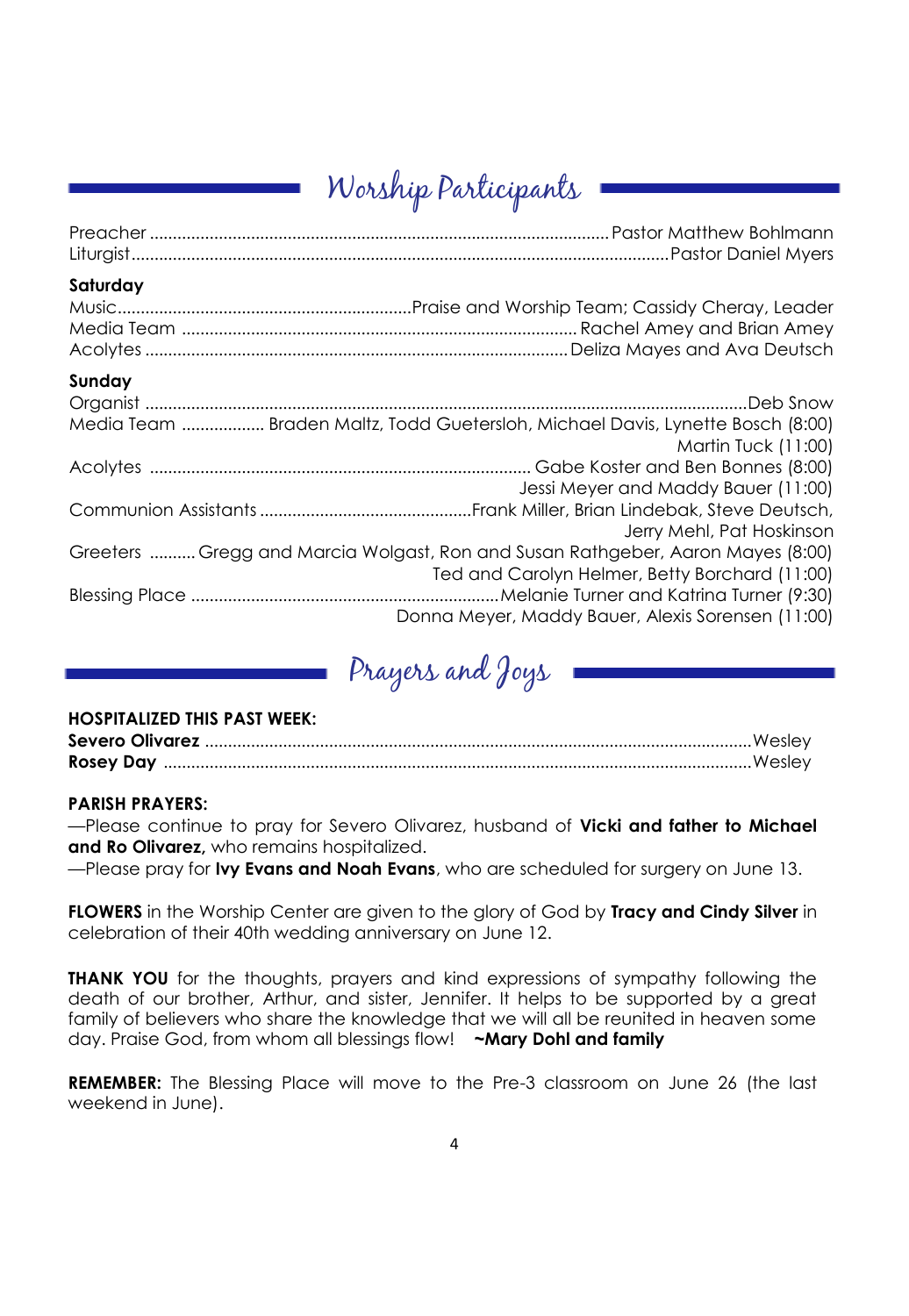### News & Events

**ANNUAL MEETING AND ELECTION OF OFFICERS** will be held this **Sunday, June 12**  at 12:15 p.m. in the Gymnasium. The meeting will begin with a meal provided by the Fellowship Commission. During the business meeting, we will elect officers and vote on the annual budget and proposed changes to the Holy Cross Constitution. Childcare **will NOT** be provided!

**Thanks** to your generosity, LWML was able to create 105 hygiene kits last Sunday. This was above and beyond their goal of 80! This project was in honor of the 80th anniversary of LWML and benefited Orphan Grain Train to Ukraine.

*\_\_\_\_\_\_\_\_\_\_\_\_\_\_\_\_\_\_\_\_\_\_\_\_\_\_\_\_\_\_\_\_\_\_\_\_\_\_*

*\_\_\_\_\_\_\_\_\_\_\_\_\_\_\_\_\_\_\_\_\_\_\_\_\_\_\_\_\_\_\_\_\_\_\_\_\_\_\_\_*

*\_\_\_\_\_\_\_\_\_\_\_\_\_\_\_\_\_\_\_\_\_\_\_\_\_\_\_\_\_\_\_\_\_\_\_\_\_\_\_\_*

*\_\_\_\_\_\_\_\_\_\_\_\_\_\_\_\_\_\_\_\_\_\_\_\_\_\_\_\_\_\_\_\_\_\_\_\_\_\_\_\_*

**Concert for Ukraine**—dinner and concert featuring the Orfeo Trio **June 11**, 6:30 p.m. at Wichita Country Club. All proceeds support the Orphan Grain Train's relief efforts for Ukrainian families. Tickets are \$250.00 for the fully taxdeductible dinner sponsored by Wichita Grand Opera. [www.WichitaGrandOpera.org.](http://www.WichitaGrandOpera.org)

**BLOOD DRIVE -** will be here from 7:00 a.m. to 12:30 p.m. **Sunday, June 19**. To sign up, log on to [www.rcblood.org/](http://www.rcblood.org/appt) [appt](http://www.rcblood.org/appt) and enter Holy Cross Wichita in the box, call the Red Cross at 1-800-RED-CROSS (733-2767) or the Church Office.

**Saints Alive after 55 July 18-19** at the Spiritual Life Center (7100 E 45<sup>th</sup>, Bel Aire). Pastor Myers will be the Bible Study leader. Registration forms are available at the Welcome Center.

**Attendance for June 4/5, 2022** Worship (104, 186, 138, 176, Online 13) 617 **Our Giving as of June 5, 2022** Year-to-date offering budget \$2,216,613 Year-to-date offering receipts \$2,238,741 *Difference:* \$22,128

**SCAM:** If you should get an email from one of the Holy Cross pastors (or staff) asking for cash or gift cards, know that this is a scam and delete it. If the pastors are asking for any sort of financial assistance, they will do so through the weekly bulletin, newsletter and/ or through the service announcements. *To verify "legitimate emails" compare them to the correct email addresses listed for them on the back page of this bulletin.*

**Seeking Custodial Help** A part-time, evening custodian position is available immediately. If you're interested, or know someone who is, contact Vicki through the Church Office (684-5201) or email [volivarez@hcwichita.net.](mailto:volivarez@hcwichita.net)

*\_\_\_\_\_\_\_\_\_\_\_\_\_\_\_\_\_\_\_\_\_\_\_\_\_\_\_\_\_\_\_\_\_\_\_\_\_\_\_\_*

*\_\_\_\_\_\_\_\_\_\_\_\_\_\_\_\_\_\_\_\_\_\_\_\_\_\_\_\_\_\_\_\_\_\_\_\_\_\_\_\_*

*\_\_\_\_\_\_\_\_\_\_\_\_\_\_\_\_\_\_\_\_\_\_\_\_\_\_\_\_\_\_\_\_\_\_\_\_\_\_\_\_*

**Blessing Place** has immediate openings for adult volunteers on Sunday mornings. Contact Patti at [pmscales66@gmail.com.](mailto:pmscales66@gmail.com)

**Faith Lutheran School** is seeking a teacher for their third & fourth grade class for this fall. For information, contact [susankleber@flsderby.com.](mailto:susankleber@flsderby.com)

**BABY BOTTLES** can be returned to the bassinette in the entryway to the Worship Center.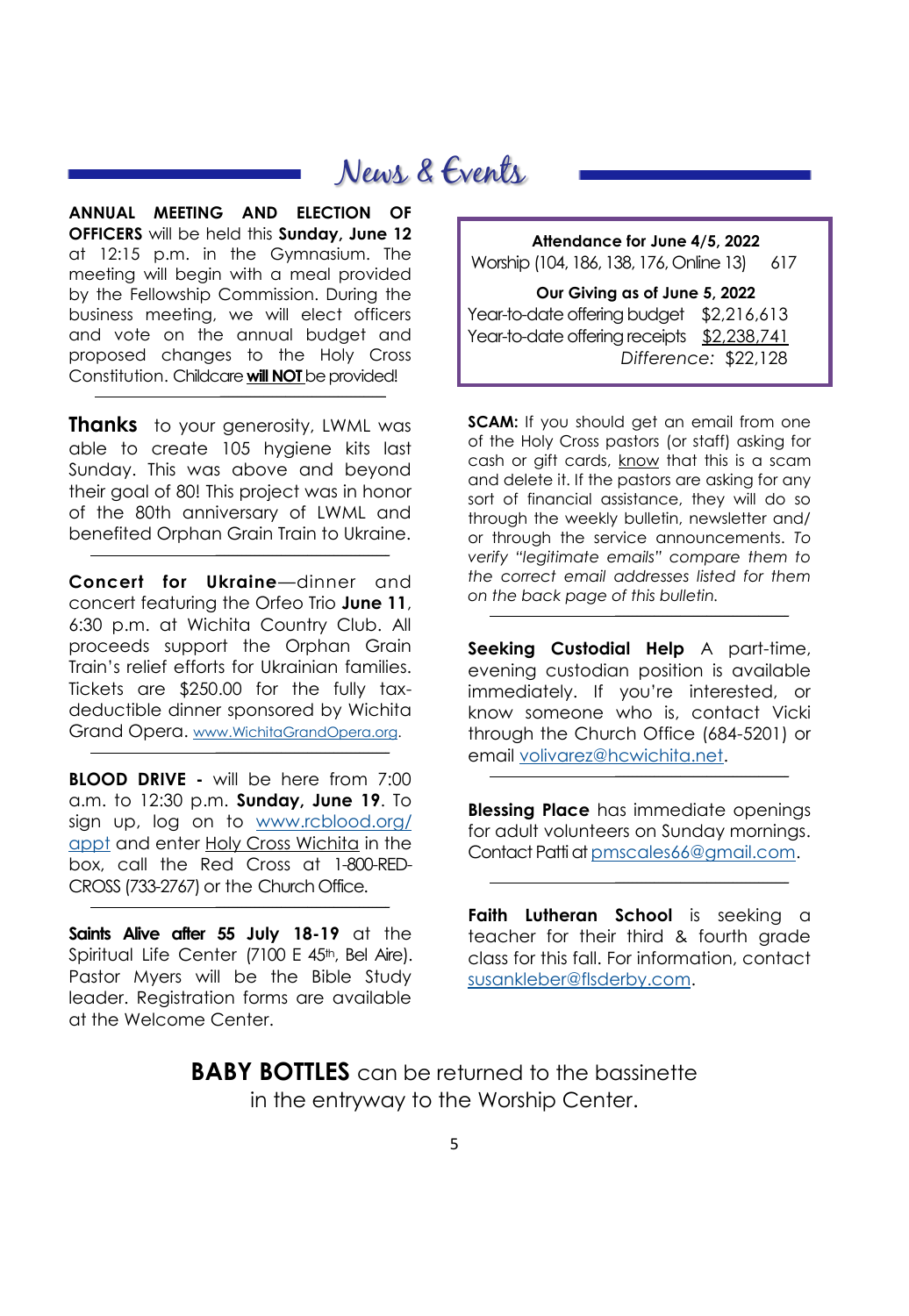

### **COLLEGE MINISTRY**

**Sunday Morning Bible Class** meets in the Parlor with other young adults and college students who are currently studying 2 Timothy.

**Young Adult Basketball:** Join us this **Thursday, June 16** at 8:00 p.m.

#### **HIGH SCHOOL MINISTRIES**

**Sunday morning Bible Class** meets in the Lighthouse at 9:30 a.m. We are studying God's Call in our lives.

**Wednesday Bible Study:** Please join us in the Lighthouse from 7:00 to 8:30 p.m.

**Basketball Night: this Sunday, June 12**  7-8:30 p.m.

**Worship and Praise Night: next Sunday June 19** at 7:00 p.m.

**Summer Safari Volunteers:** Registration forms are available on the website.

**Fireworks Fundraiser: June 26-July 5**. Sign up to volunteer! Please see the table in the entrance to the Worship Center.

#### **MIDDLE SCHOOL MINISTRY**

**Sunday morning Bible Class** meets in the gym from 9:30-10:30 a.m. We are studying *Pictures of God* (He is like water, a gift, a comedian...), and how to be more like Him.

**Paddleboarding** at Santa Fe Lake**: Wednesday, June 15**, 2-4:30 or 6:30-9 p.m. Cost is \$10. Must RSVP with Pam.

**Middle School Retreat: June 24-25** at Camp Hiawatha. Register online, \$35.

### **HOLY CROSS LUTHERAN SCHOOL**

We are enrolling Pre-K through 8th grade. Call the School Office at 684-4431 for more information.

**Concordia Academy's** enrollment continues to increase and excitement is building toward opening day of school on August 22, 2022! If you would like to stay up-to-date, you can sign up for the monthly e-newsletter through the website, <ConcordiaAcademyWichita.org>, or peruse and like the Facebook page at www.facebook.com/ [concordiaacademywichita.](https://nam12.safelinks.protection.outlook.com/?url=http%3A%2F%2Fwww.facebook.com%2Fconcordiaacademywichita&data=05%7C01%7CLWagner%40hcwichita.net%7C0de5d7e17b694ff3273008da4313bb9a%7Ceadd45807d07468b8226d70a31c29e39%7C1%7C0%7C637896049273971648%7CUnknown%7CT)

A tremendous **THANK YOU** to all the volunteers who helped to make VBS a success this month! We were able to serve more than 100 children from our church and the local community. We are grateful for your willingness to devote your time, energy, and love to His little lambs.

A massive thanks to the over 40 volunteers and the leaders: **Sara Lindahl, Sandy Leithoff, Susan Meyer and Brittany Kapla.** Without their time and talent, none of this would have been possible.

#### **NEXT WEEK'S SCRIPTURES**

Isaiah 65:1-9 Galatians 3:23-4:7 John 8:26-39

### Student Ministries Fireworks Stand June 26—July 5

Sign up on the website.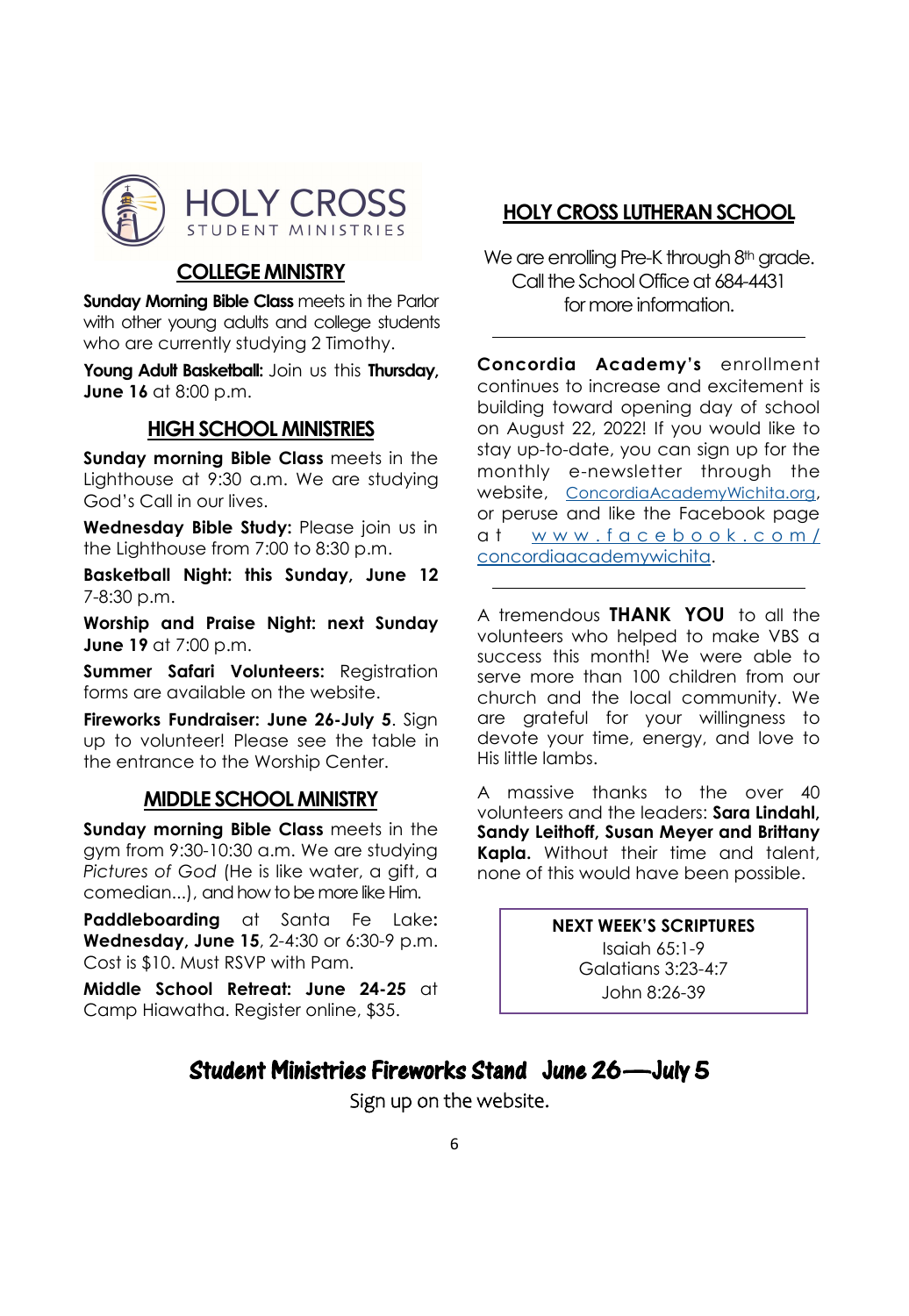# - Bible Studies —— ————— Prayers

Are you in a **Bible Study?** We offer a number of opportunities both in-class and online. For more information, talk to a pastor or call the Church Office (684-5201).

**Majoring in the Minors with Pastor Myers**  Saturday at 4:45 p.m. & Sundays at 9:30 a.m. in the Concordia Room.

**Hebrews led by Pastor Snow** at 9:30 a.m. in the Worship Center.

**HC 102—Discovering Our Faith led by Pastor Bohlmann** at 9:30 a.m. in the Church Library.

**Women's Bible Study, "Love Rules: A study of the Ten Commandments" with Kris Osler** at 9:30 a.m. in the Church Office Conference Room.

**John, Part 2: "The Ministry of Christ" with Dr. Lionel Alford** in the School Library at 9:30 a.m.

**Raising Christ-Centered Children. Led by Brett & Megan Klepacki** in the Music Room at 9:45 a.m.

**Book of Acts with Carl Nelson** in the 8th Grade Classroom at 9:30 a.m.

**Young Adult Bible Study with Aaron Zimmerman** in the Parlor at 9:30 a.m.

**High School Youth Bible Study** at 9:30 a.m. in the Lighthouse.

*\_\_\_\_\_\_\_\_\_\_\_\_\_\_\_\_\_\_\_\_\_\_\_\_\_\_\_\_\_\_\_\_\_\_\_\_\_\_\_\_*

**DAILY DEVOTIONS -** Go to [www.lhm.org](http://www.lhm.org) to sign up for a devotion to be emailed to you daily by Lutheran Hour Ministries. For LWML devotions, go to [www.lwml.org/](http://www.lwml.org/mustard-seed-devotions) [mustard-seed-devotions.](http://www.lwml.org/mustard-seed-devotions)

**DAILY BIBLE READING -** We are reading from Ezekiel in June. If you have questions, please contact Pastor Myers (619-1532).

- For the families in Uvalde, Texas; Tulsa, Oklahoma; and Ukraine.
- For the citizens of Kansas to understand the importance of the **Value Them Both**  campaign. That the voters will be the voice for the unborn on **August 2.**
- **Our troops:** Devon Alford, Joshua Black, Steve Castagnola, Audrey Darden, Marshall Darden, Adam Edwards, Joshua Gerstenberger, Joanna Hannum, Megan Harris, Lizzy Johnson, Nathan Mavia, Peace Mwamunyange, David Nordman, Courtney Schnell, Joe Schubert, Andrew Shepherd, Jordan Solomon, Jesse Wallace, Joshua Weidner.

#### **HELPLINES**

#### **A Better Choice**

(Wichita-based pregnancy crisis center) 685-5757

**Alcohol and Drug Abuse Helpline** 1-866-645-8216

#### **MentalHelp.net** 1-866-308-2048

**National Suicide Prevention Lifeline** 1-800-273-TALK (8255)

#### **Kansas Protection Report Center**

(If you suspect a child is being abused or neglected) 1-800-922-5330

#### **National Human Trafficking Resource Center**

(If you or someone you know is being forced to engage in activity and cannot leave - whether it is commercial, sex, housework, farm work or any other activity.) 1-888-373-7888